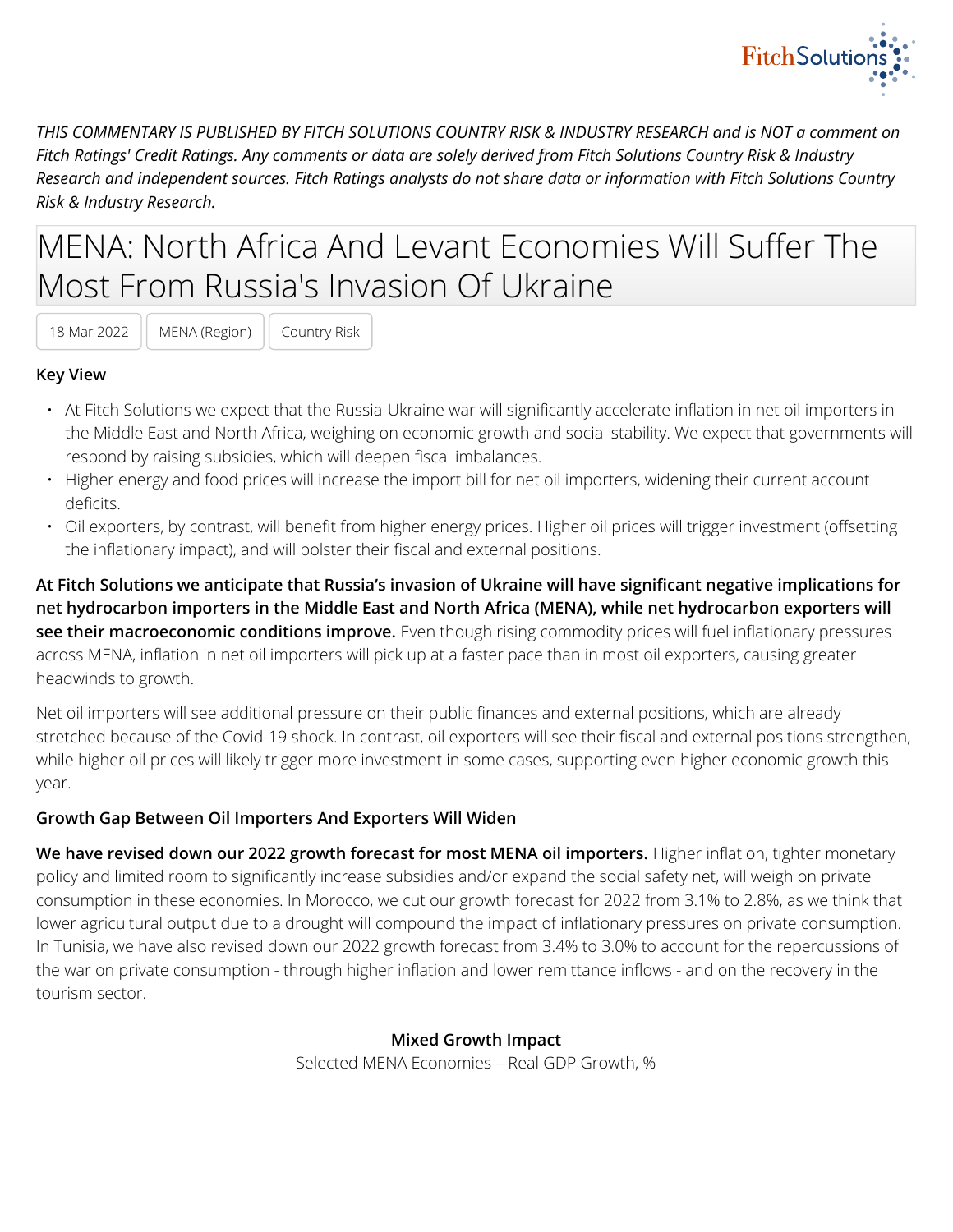

\* Growth in FY2022/23 Source: Fitch Solutions forecasts

**Meanwhile, higher oil prices will likely trigger more investment in some oil exporters, prompting us to revise our growth forecasts up for some of these economies** (*see chart above*). This is particularly true for Saudi Arabia, where we increased our 2022 growth forecast from 5.4% to 5.6%. Similarly, in Algeria, we expect growth to come in at 2.5% (up from 2.2%). This is because we believe that higher oil-related revenues will allow for greater investment spending, which will more than offset the inflationary impact on private consumption. In the UAE, we maintained our growth projection at 4.6% in 2022, [as we think that Russia's invasion of Ukraine presents both upside and downside](https://app.fitchconnect.com/article/BMI_721B12EF-1BA1-403C-AD5A-A79A2896DB3B%20) [risks to the economy](https://app.fitchconnect.com/article/BMI_721B12EF-1BA1-403C-AD5A-A79A2896DB3B%20).

## **Higher Energy And Food Prices Will Compound Inflationary Pressures In MENA…**

We have revised up our 2022 forecast for average inflation in MENA from 14.0% to 15.6%. Russia's invasion of Ukraine has triggered a rally in commodity prices, with Brent prices sitting at slightly below USD100 per barrel (/bbl) compared to an average of USD71.0/bbl in late 2021. Additionally, wheat prices are nearly 50.0% higher than their 2021 average. Sticky global inflation and lingering supply chain bottlenecks will also add to inflationary pressures in MENA countries. North African economies will be the most affected given the large weighting of food in their CPI baskets (*see chart below, left*). This informs our elevated forecasts for average inflation in these states in 2022 (*see chart below, right*).



#### **Across The Board Upward Revisions**

Source: National Sources, Fitch Solutions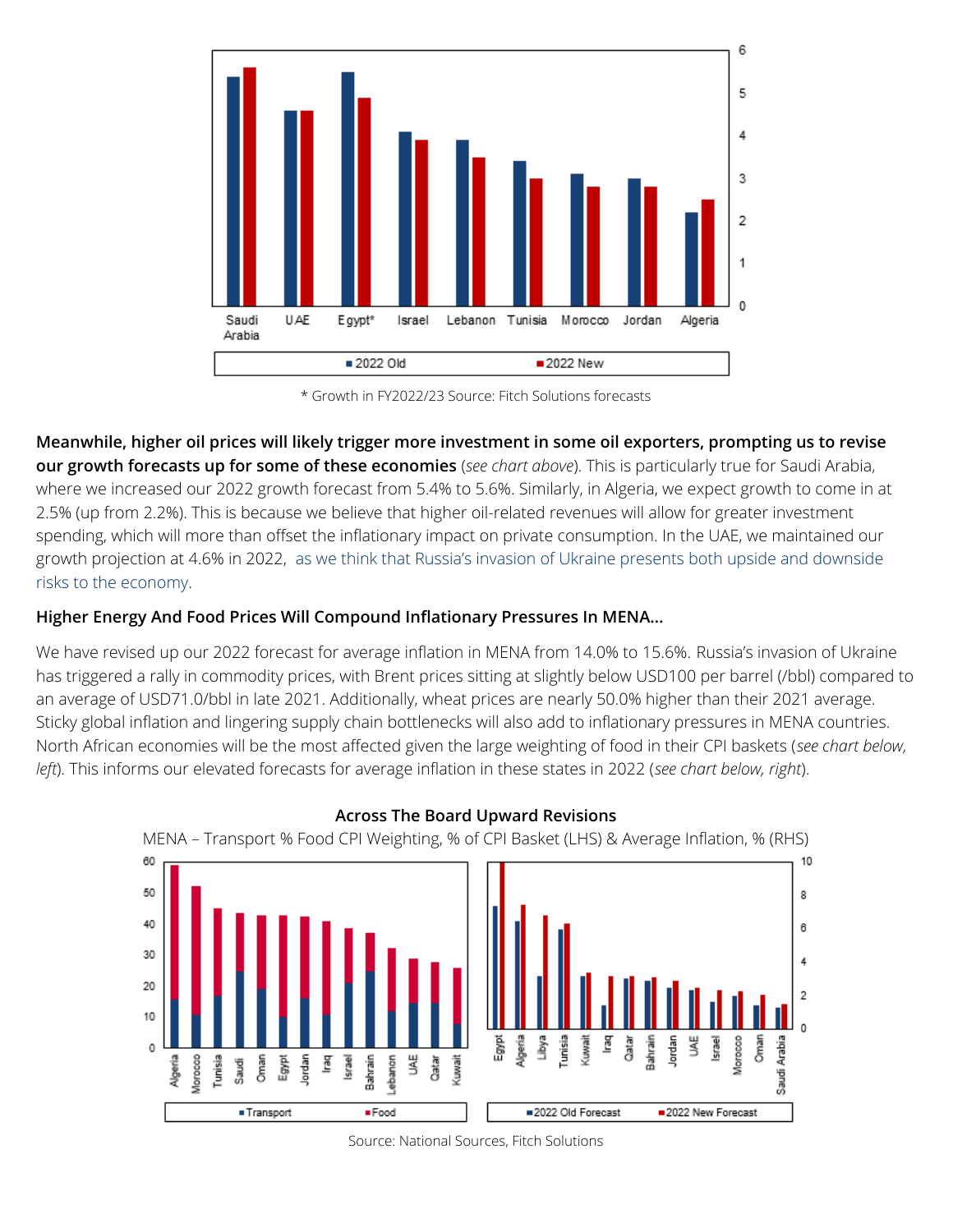#### **…And Will Heighten Social Discontent in North Africa and Most Of Levant**

**As a result of higher inflation, we have lowered our Short-Term Political Risk Index score for several countries in North Africa and Levant, but particularly in Morocco and Egypt** (*see chart below*). We believe that higher inflation, especially food inflation, will increase risks to social stability. This is particularly true for North Africa, where average inflation will rise from 4.8% in 2021 to 7.9% in 2022, and which has been historically more vulnerable to rising food prices than elsewhere in MENA.



**Higher Risk To Social Stability In North Africa And Levant**

#### **Mixed Impact Through The Trade Channel**

**While MENA's total exports to Russia and Ukraine are worth less than 1.0% of the region's GDP, many countries are highly dependent on cereal imports from the two countries.** This dependence is highest in Lebanon and North Africa, which source over 50% of their cereal imports from Russia and Ukraine (*see chart below*).

#### **High Dependency On Russia And Ukraine For Cereal Imports**

MENA – Cereal Imports From Russia & Ukraine, % of Total Cereal Imports

Note: STPRI score is out of 100, lower score indicates higher risk. Source: Fitch Solutions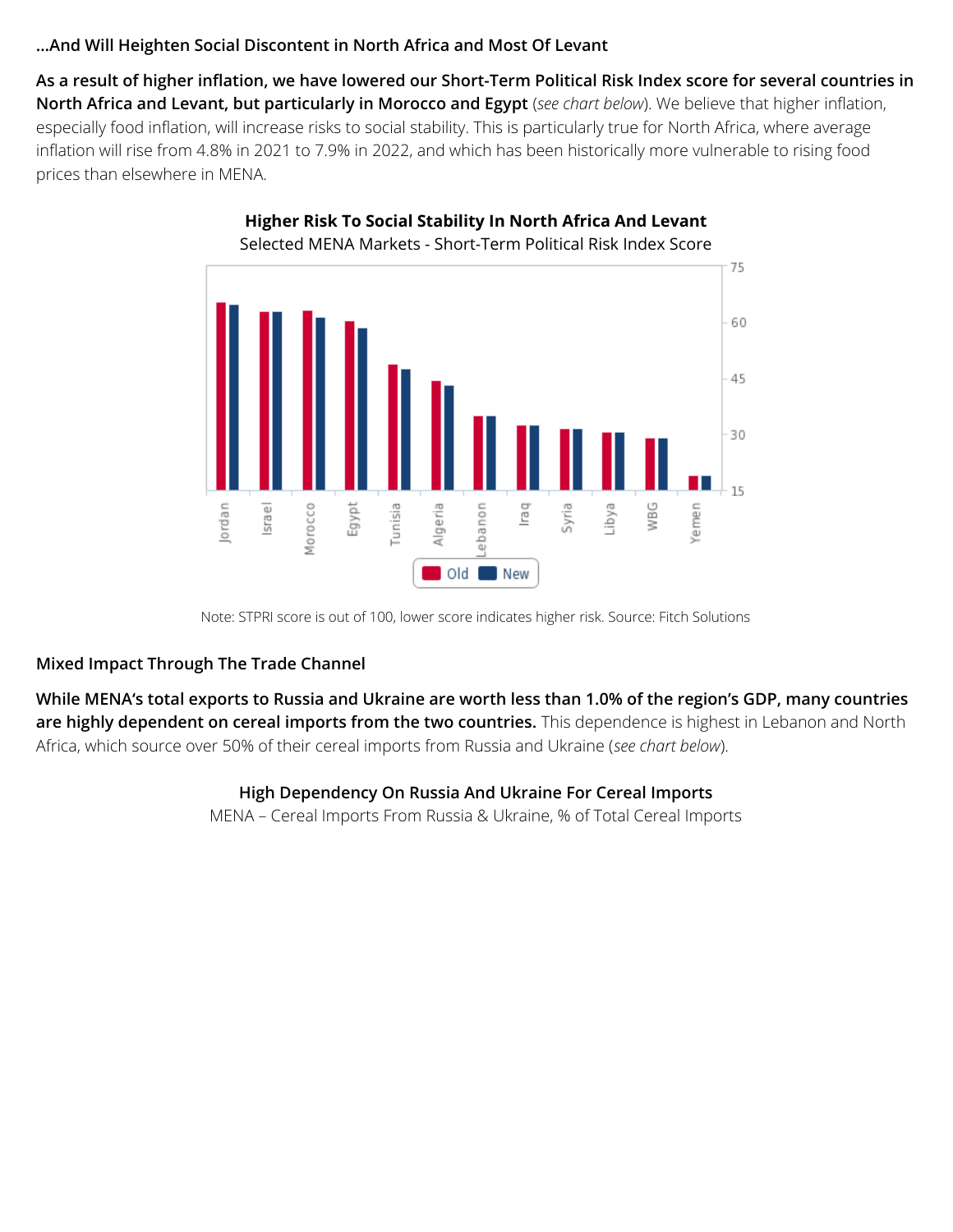

Note: Values are for 2019. Source: Trade Map, Fitch Solutions

Countries with a high share of wheat imports from Ukraine, such as Libya, Lebanon, Tunisia and Egypt, have to find alternative import markets after Ukraine's decision to ban wheat export until end-2022. Egypt (the world's largest wheat importer) and Algeria have also imposed export restrictions on some agricultural products in order to preserve local supplies. While Egypt has five months' worth of grain stored, Lebanon has just one month's worth on hand.

## **Losers And Winners From Higher Commodity Prices**

**The external position of most economies in North Africa and the Levant will be particularly hit by higher energy and food prices.** This is because they have relatively large deficits in their net oil and cereal trade balances (*see charts below*). Egypt, however is a notable outlier as it has as very small deficit in its energy trade oil balance, while Morocco has a relatively well-developed local grain sector, limiting its import needs. That said, we anticipate a weak harvest in Morocco this year due to a severe drought, which will likely increase its grains imports needs.



**North Africa And Levant Most Affected**

Note: Values are for 2019. Source: Trade Map, National Sources, Fitch Solutions

# **If oil prices remain elevated, this will widen energy exporters' current account surpluses and energy importers'**

**deficits.** For instance, Kuwait will see its current account surplus approaching 25% of GDP, while Jordan's deficit will be close to 10% of GDP (*see chart below*).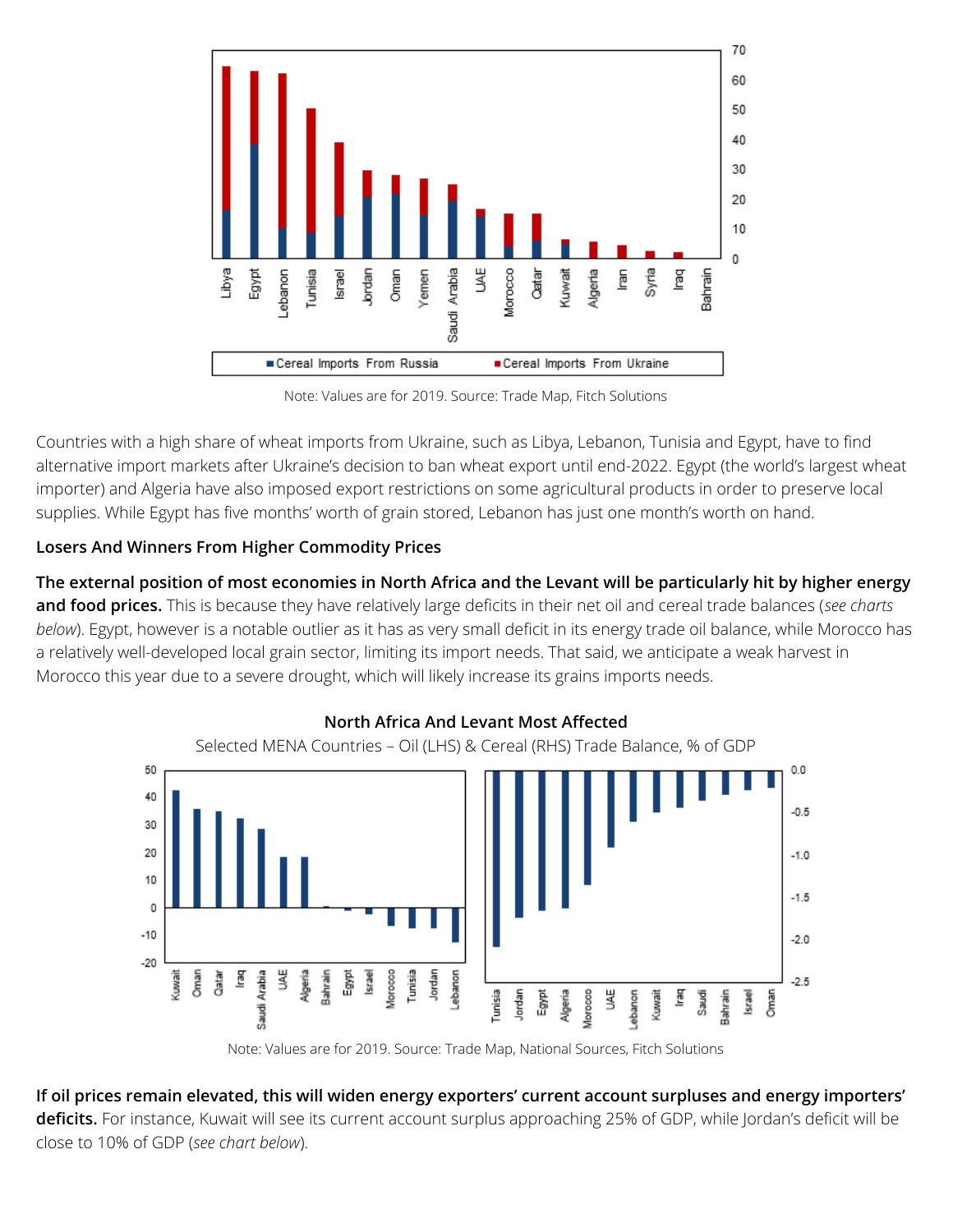**A Broad Range Of Impact**

30 25 20 15 10 5 0  $-5$  $-10$  $-15$ Jordan Kuwait Cartar Bahrain Oman Algeria Egypt Tunisia ğ Saudi Arabia Israel ebanon. Aorocco ■2022 Forecast Price Effect · Result

Selected MENA Countries – Current Account Balance, % of GDP

#### **Higher energy and food prices will also weigh on the fiscal position in MENA countries through rising subsidy**

**bills.** Even oil exporters, such as Algeria, Kuwait, Bahrain and Oman, will see their subsidy bill increase, partially offsetting some of the gains from higher hydrocarbon prices and exports. In contrast, among the region's oil importers, Egypt, Morocco and Jordan will be the most affected (*see chart below*). This will lead to wider fiscal deficits and higher debt loads in these economies.



#### **Subsidy Bills Set To Rise** Selected MENA Countries – Subsidies, % of GDP

Note: Subsidies include fuel, food and others. Source: National Sources, Fitch Solutions

**Limited Impact On Currencies, Upward Pressures On Yields**

Note: Simulation assuming oil prices average USD125 per barrel in 2022. Source: Fitch Solutions